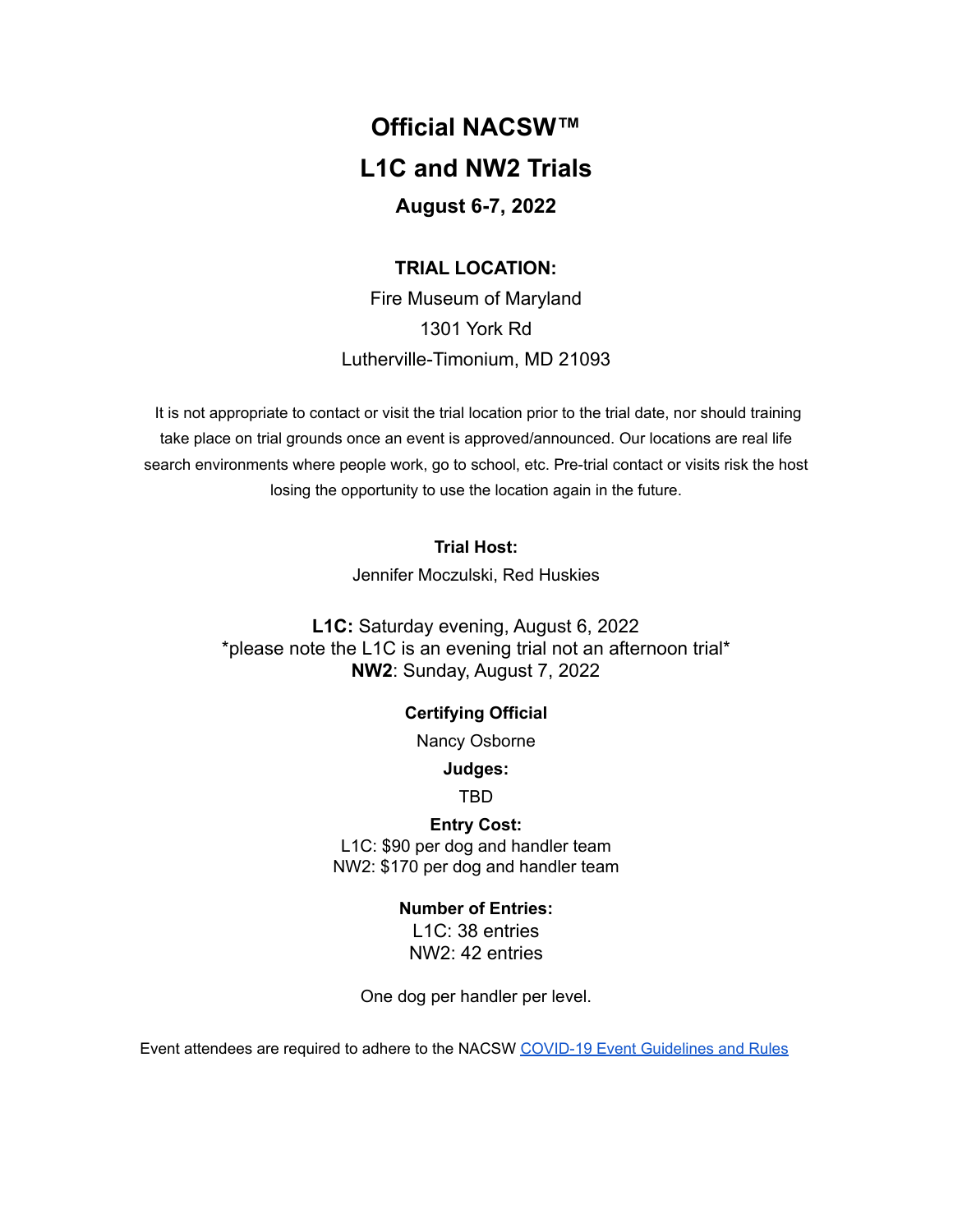In addition to those guidelines the following changes and guidelines are in effect for this trial due to COVID-19:

All attendees must comply with Maryland's travel advisory and mask mandates at the time of the trial.

All attendees, regardless of vaccination status, **may** be required to wear face masks **at all times indoors**, to include indoor search areas and restrooms. The type of face mask and how to properly wear the face mask must align with CDC guidance found [here.](https://www.cdc.gov/coronavirus/2019-ncov/prevent-getting-sick/about-face-coverings.html) The host will have a limited number of extra masks for competitors whose face masks do not meet CDC guidance.

Search area videos and descriptions will be available on the NACSW Virtual Walk Through page. All attendees are asked to bring their own hand sanitizer and disinfectant wipes.

If there are any significant changes or updates after the draw period, entrants will be notified via email. Competitors are responsible for staying up to date on any jurisdictional requirements for their home location as well as the trial location including any travel guidance

# TRIAL ENTRY INFORMATION

## **Trial Entry Open and Closing**

- The draw period for the trial will open on Wednesday, June 29, 2022 at 12:00 PM noon Eastern Time. Entries will be awarded by random draw of all entries received between 12:00 PM noon Eastern Time on Wednesday, June 29, 2022 and 12:00 PM noon Eastern Time on Friday, July 1, 2022.
- Trial entry will close at the end of the draw if the trial and wait list are deemed full. If the trial and wait list are not full, the trial will remain open for entries until they are deemed full or on the day of the trial.
- We will not be taking payment until you are given a space in the trial. If you are given a space in the trial, you will receive information on how to submit payment. You will then have **5 days** to complete your payment via Stripe or postmark your mail to confirm your space in the trial.

#### **Entry Method**

All entries will be on-line via the link provided to the NACSW™ trial entry form. Paper and phone entries will not be accepted. Completing the form is not a guarantee of entry. You will receive an auto-response email confirming that we received your trial entry after registration - this email does not confirm your space in the trial. There will be a separate confirmation from **[WonderWoman@redhuskies.com](mailto:WonderWoman@redhuskies.com)** to let you know if your entry has been given a space in the trial.

#### **Entry Requirements & Selection**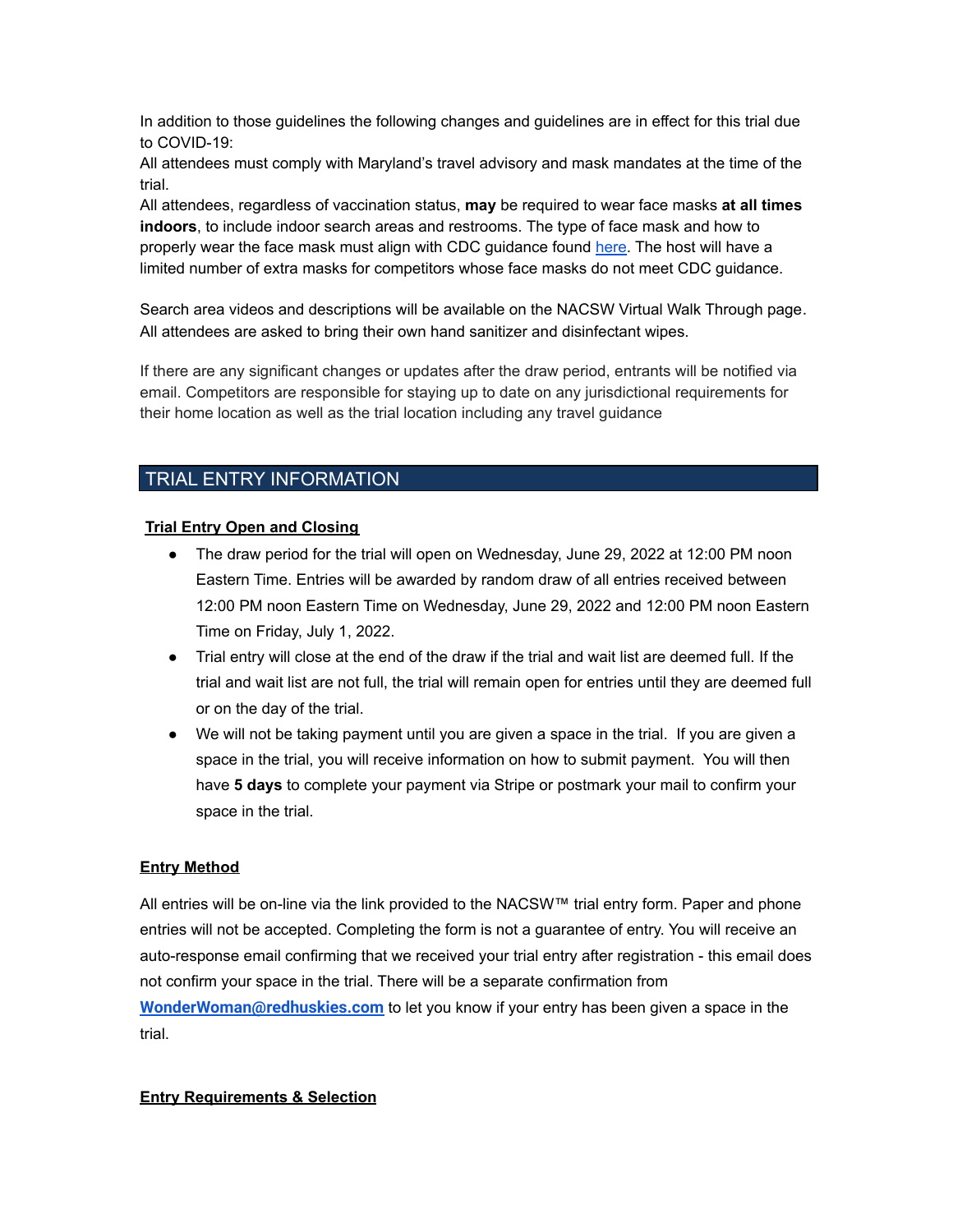# **A Qualified Entry is one that meets all the following criteria:**

- 1. Complete the online trial entry entry during the draw period listed above.
- 2. The Handler is a NACSW™ member for the 2021 -2022 membership year (8/1/21- 7/ 31/22).
- 3. The Dog is registered with the NACSW™
- 4. Dogs participating in a trial must be at least one year of age.
- 5. The Dog has achieved the ORT title (passed all 3 odors) and prior title level at least 14 days before the trial opens for entries. This applies to all levels effective April 1, 2021.
- 6. Qualified entry for L1C Dog has not earned the Level 1 title for Containers. Qualified entry for NW2 – Dog has earned a NW1 title level and has not yet earned a NW2 title.

# **Trial spaces will be determined in the following manner:**

- Spaces will be awarded by a random draw of all Qualified Entries received during the draw period listed above.
- In the event that you are having technical difficulties with the entry system, please email [trialentry@nacsw.net](mailto:trialentry@nacsw.net) prior to the end of the draw period.
- No dog will be given a space in more than one trial of the same level at a single event.
- You may enter multiple dogs for entry in the draw. However, only one dog/handler per title level will be accepted into the trial. Entry will go to the dog selected in the draw – you may not swap to an alternate dog. If multiple dogs are selected in the draw, you may select which dog you wish to enter. Once a dog has been entered as a second dog/handler entry, you may not swap handlers after the draw to change the entry to a first dog/handler unless the trial is not full.
- If a trial level is not full after the draw of Qualified Entries, then there will be a Secondary Draw of any entries received that did not meet the ORT or title requirements. These entries will be accepted pending completion of the requirements. Note: dogs must earn the appropriate ORT and prior title level at least 3 days prior to the trial date to be eligible to compete. If the required title or ORT is earned less than 14 days prior to the event, it is the competitor's responsibility to notify the host that the requirement has been completed.
- If the trial level and wait list are not full after all entries received during the draw period have been processed, entries will continue to be accepted in the order they are received until the trial and wait list are deemed full.
- For Exhibit Only Dogs (FEO): Dogs running FEO are not eligible to receive titles or earn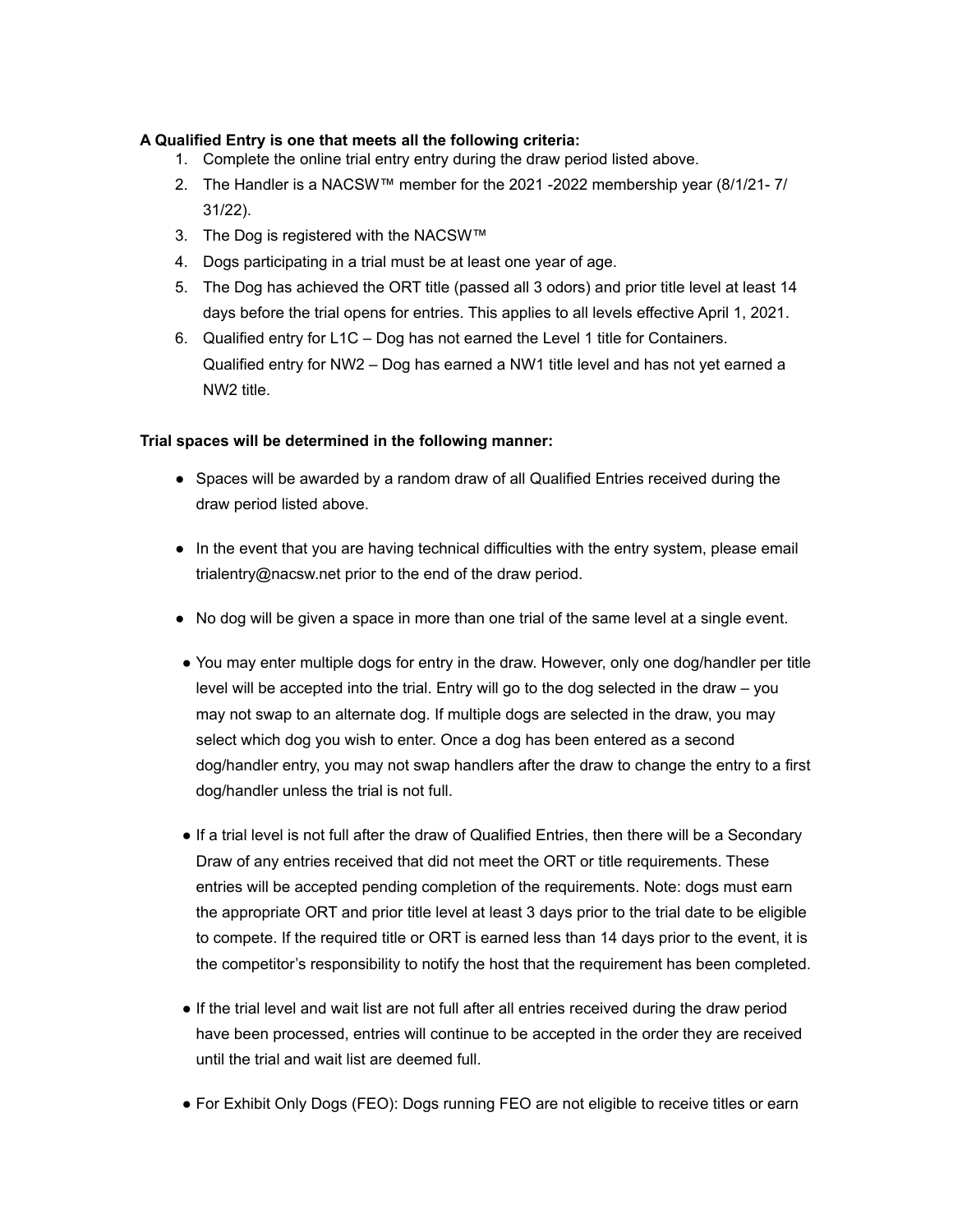placement ribbons. FEO results will not be included in the posted trial results.

- If space remains after all qualified entries are accommodated on Wednesday, July 27, 2022, then we will offer spaces for those who wish to run a dog For Exhibition Only (FEO). Second dog/handler FEO entries on the same day will be offered spaces after Sunday, July 31, 2022.
- The trial host of an event has the right to refuse entry of any competitor or dog for just cause as approved by the National Trial Committee. Just cause includes lack of adherence to NACSW™ rules and guidelines and the policies outlined in each event entry premium.
- Some trial entries may be given priority entry based on contributions to the organization and the trial process.

You will be notified via e-mail of the results of the random draw by end of day on Tuesday, July 5, 2022. You will then have 5 days to complete your payment via Stripe, PayPal or postmark your mail to confirm your space in the trial. Stripe payment link will be provided in the confirmation email. PayPal info is as follows: Paypal or credit card through the Paypal site - no Paypal account required. Please check "Sending money to a friend" to eliminate fees for both parties. If there is a PayPal fee, you will incur the fee, and submit total payment as the trial fee plus the PayPal fee. Stripe or PayPal preferred but personal checks or money orders also accepted and should be mailed to:

Jennifer Moczulski 3174 Elmmede Road Ellicott City, MD 21042

If you have a spam blocker on your email account, please configure it to allow email from [WonderWoman@redhuskies.com](mailto:WonderWoman@redhuskies.com) in order to ensure delivery of confirmation and information about this trial.

A waiting list for alternates will be started as soon as entries fill. Alternates will be contacted when a space opens. Depending on last minute trial logistics, we may opt to not fill all canceled spaces.

NACSW™ reserves the right to cancel a trial if minimum entry numbers are not met.

*Be sure you read and understand the guidelines for this trial before entering. By submitting a registration for this NACSW™ Trial, you acknowledge that you have read, understand, and accept the policies and liability information of NACSW™.*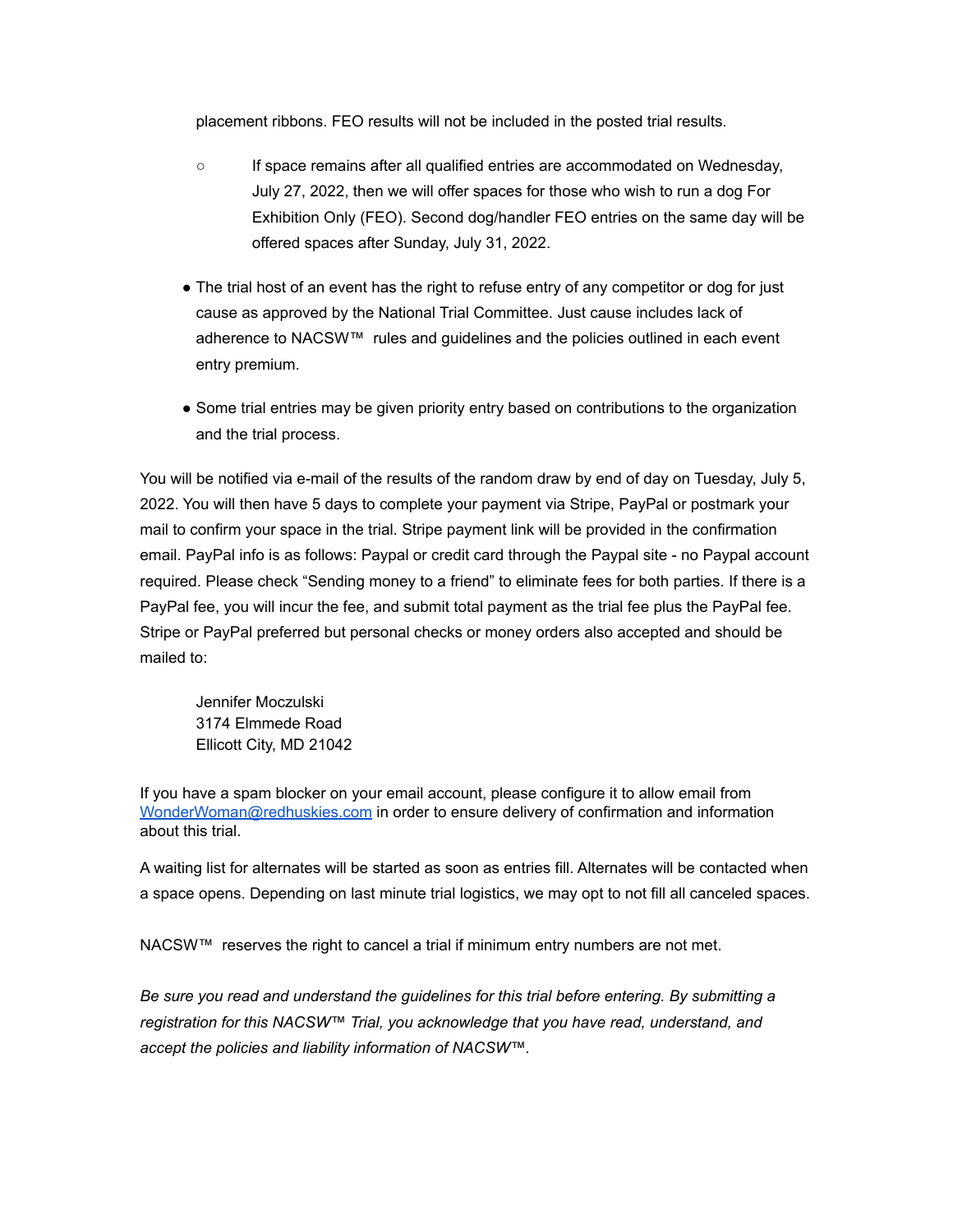# CANCELLATION POLICY

The following cancellation policy applies:

- For cancellation of entries before 11:59 PM Eastern Time on July 22, 2022: full refund minus \$25 processing fee.
- For cancellation of entries between July 22, 2022 and before 11:59 PM Eastern Time on August 3, 2022: full refund minus \$25 processing fee if host can and does fill your space with a Qualified Entry. No refund will be issued if the host doesn't fill your space. If the space is filled with a discounted or free entry, you will receive a refund dependent on the income from the replacement entry.
- For cancellation of entries after August 3, 2022: 50% of the trial entry fee will be refunded if the host fills your space. No refund will be issued if the host doesn't fill your space. If the space is filled with a discounted or free entry, you will receive a refund dependent on the income from the replacement entry.
- Please note: There are no exceptions to the above cancellation policy due to changes in travel restrictions that affect your plans due to COVID-19.

If you earn the title that makes you no longer eligible for the level you are entered, then you must contact the trial host at [WonderWoman@redhuskies.com](mailto:WonderWoman@redhuskies.com) to cancel your entry and will be subject to the published cancellation policy. You may opt to change your entry to an FEO entry in this case and will be placed on the FEO waitlist and only receive a space in the trial if the host is accepting FEO entries.

All cancellations must be emailed to [WonderWoman@redhuskies.com.](mailto:WonderWoman@redhuskies.com) For cancellations that meet the above guidelines, refunds will be issued within 30 days and no later than 14 days after the trial date. Please send an email reminder for refunds.

Entry fees shall not be refunded if a dog or handler is absent, disqualified, or excused by the NACSW™ official or judge.

This cancellation and refund policy applies to competitors that must withdraw for any reason including but not limited to injury, illness, emergency, and personal or work-related reasons.

If the trial cannot take place or be completed by reason of fire, civil disturbances, an Act of God, *public emergency, or any other cause beyond the control of the trial organizers, then the trial host will make their best effort to provide partial refunds after recouping their expenses.*

# LOCATION DETAILS

## **Trial Conditions**

Modeled after real-life detection work, NACSW trials are held in many different locations, with a variety of terrain, under varying weather conditions. Dogs and handlers need to be able to safely negotiate a variety of surfaces, including, but not limited to, tile, linoleum, carpeting, gravel, asphalt, uneven surfaces, and slippery footing. Handlers should be prepared to deal with a variety of weather conditions, including heat, cold, rain and snow. Trials frequently require covering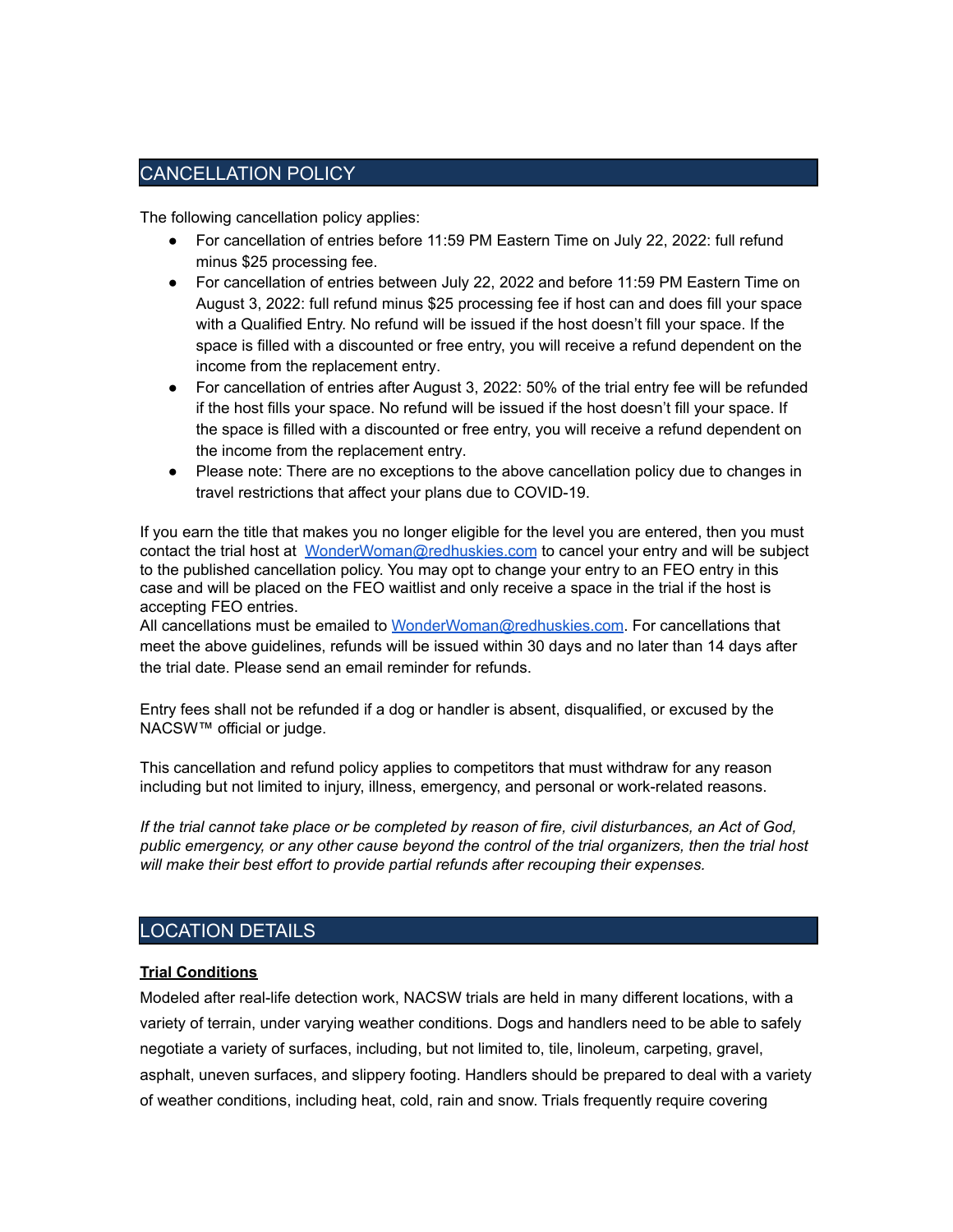extensive distances to get to and from the parking area to each of the search areas and generally require that this be done across natural, uneven surfaces. Handlers should be prepared for the physical demands and must be able to navigate the terrain with their dog accordingly. Participants should expect to spend most of the day outside or in their vehicles as there are rarely indoor crating options at trials. Please be prepared for you and your canine partner to deal with all of these varying environmental challenges. Handlers should familiarize themselves with potential regional risks and health concerns that may affect themselves or their dogs. Handlers agree that they are entering this trial at their own risk.

#### **ADA Site Specific Conditions**

This trial location is in an urban area with many businesses located nearby. There are indoor restrooms available at this site and are located on ground level. If there are line of sight issues, a handicap portajohn will be available in the parking lot. Pathways from the parking lot to search areas are mostly on pavement and are a short distance. Most searches are on ground level, however, there may be a few steps entering, within, or exiting search areas. Interior floors may have carpet, wood or sealed concrete flooring that could be shiny. Exterior search areas may be on pavement, gravel, dirt or grass. Vehicles or containers may be on a slightly sloped paved area.

#### **Parking:**

Parking is located at the end of a shared paved parking lot. There is no shade in the competitor parking lot. Dog potty areas will be the grass/tree line surrounding the parking lot and small grassy areas within the parking lot. The parking lots are paved and/or loose gravel. Since this trial takes place during summer, competitors should be prepared for hot conditions in the parking lot (see running cars in parking lot below). Due to unforeseen conditions, such as weather or change in the availability of areas at the location, the expected search areas, parking, and pathways to the search areas may be modified at the last minute.

## **Reactive Dog Parking:**

There will be reactive dog parking area at this trial for those who wish to park in this area. There will be a reactive dog potty area, however this may be a smaller area or longer walk. There will not be separate warm up boxes. Due to unforeseen conditions, such as weather or change in availability of areas at the location, this policy may be modified at the last minute.

#### **Unentered Dogs**

Unentered dogs must remain in the competitor's vehicle during the trial day. There will be ample potty areas, but unentered dogs should not be allowed to "play," exercise, or train on the trial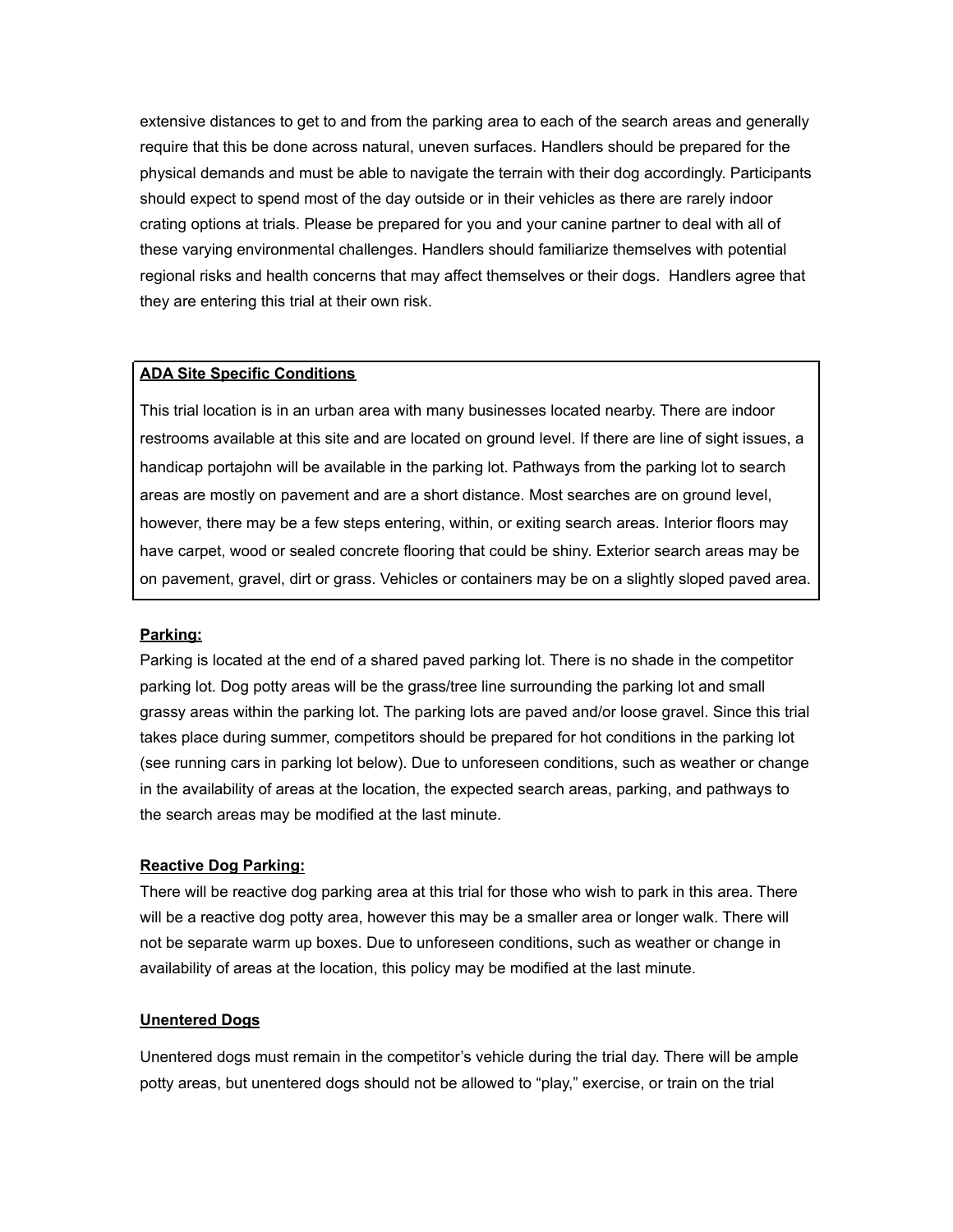grounds.

#### **RV Parking:**

This trial location has ample RV parking for competitors and volunteers, during the day. RVs must be fully self-contained (the facility does not provide water, electricity, gas or sewage dump). Overnight RV parking is allowed at this trial location. Please keep in mind this is a shared parking lot with other businesses and not monitored by any security personnel. Additionally, there are other sites, campgrounds, and RV parks that allow overnight RV parking with some offering possible water, electricity, sewage, etc. Due to unforeseen conditions, such as weather or change in availability of areas at the location, this policy may be modified at the last minute.

## **Running Vehicles or Generators in the Parking Lot:**

Running your vehicles or generators in the parking lot is allowed at this trial. We ask that you show consideration for fellow competitors parked near you, remain away from staging areas, warm up boxes and parking lot numbers. There may be a separate parking area for those needing to run generators due to exhaust and noise.

August weather in Maryland is hot. You may wish to run your vehicle to keep cool.

Due to unforeseen conditions, such as weather or change in the availability of areas at the location, this policy may be modified at the last minute.

#### **Smoking:**

Smoking is not allowed on this trial site, including the use of e-cigarettes.

#### **Hotels and Directions:**

There are hotels located within a few miles from the site.

# DOG INFORMATION

#### **Dog Policies:**

- All dogs must be on a 6' leash at all times when not being tested. NO flexi-leashes while not participating in a competition search.
- Dogs that need space from dogs may wear a red bandana, provided by the dog's handler, to help signal others that the dog needs extra space from dogs.
- Dogs will be toileted in designated areas and handlers must pick-up and dispose of waste.
- Dogs and handlers must stay in designated areas to avoid contaminating testing space, interrupting a test, or from viewing any part of the testing.
- Competitors should expect to keep their dogs confined in a crate or vehicle when not competing. The logistics of a trial typically do not allow for dogs to hang out on leash in between searches. Competitors should plan to provide their own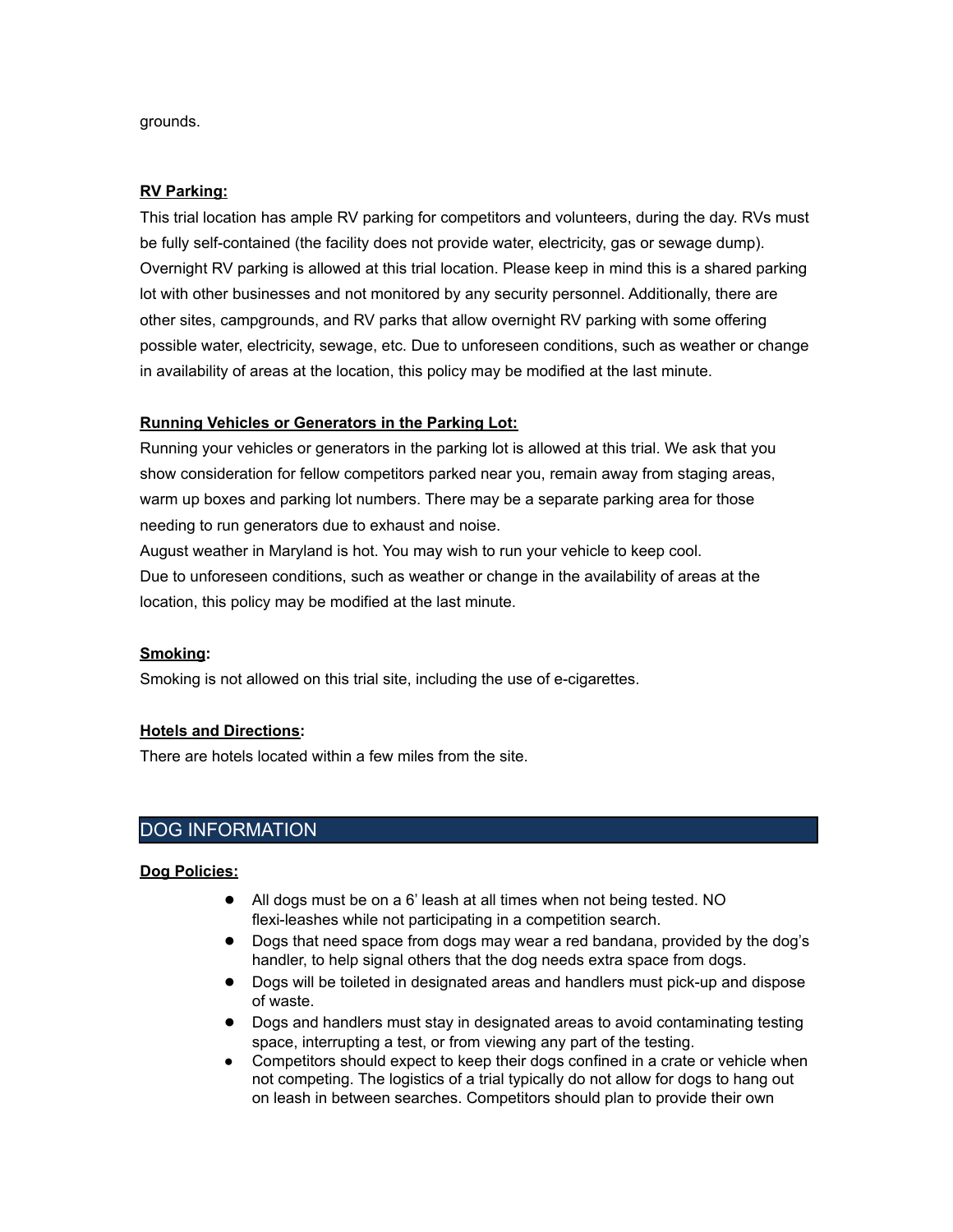shade using canopies or shade cloths.

● Refer to Location Details (above) for information on unentered dogs.

#### **Females in Season:**

Will be allowed to run wearing "pants" at the very end of the running orders after all other dogs have been judged. Females in season will be parked and pottied in areas separate from the other dogs while at the trial if the location logistics permit. Handlers must contact [WonderWoman@redhuskies.com](mailto:WonderWoman@redhuskies.com) so plans can be made for the dog.

# OTHER INFORMATION

#### **Rules:**

Complete rules are available at [www.NACSW.net](http://www.nacsw.net). **It is the responsibility of each competitor to read and understand the current NACSW™ Rule book prior to participating in a NACSW™ event.**

#### **Liability:**

By registering for the trial, the competitor hereby assumes all risks of, and responsibility for, accidents and/or damage to her/himself or to her/his property or to others, resulting from the actions of her/his dog. The competitor expressly agree that the NACSW™, Red Huskies and its assignees or any other person, or persons, of said groups, shall not be held liable personally, or collectively, under any circumstances, for injury, and/or damage to her/himself, for loss or injury to property, whether due to uncontrolled dogs or negligence of any member of said groups, or any other cause, or causes. The competitor also agrees to assume all financial liability that may be incurred by the NACSW™ due to the actions of themselves or their dogs regardless of the cause.

#### **Sportsmanship:**

All competitors/handlers and spectators are expected to follow the rules of the NACSW™ and demonstrate good sportsmanship. This includes making sure the hide placements are unknown to the handler prior to testing and kept secret from other competitors. Please do not discuss hide placement or any details of a dog's performance that may provide information or clues to other handlers or may be overheard.

#### **NACSW™ Results:**

Results for each search and overall will be posted after all searches are completed and scores are verified for you to record your results for your own records. It is your responsibility to ensure your scores are accurate prior to leaving trial grounds. In the event that a discrepancy cannot be verified at the trial, you may be instructed to submit a score card review request. It is not the